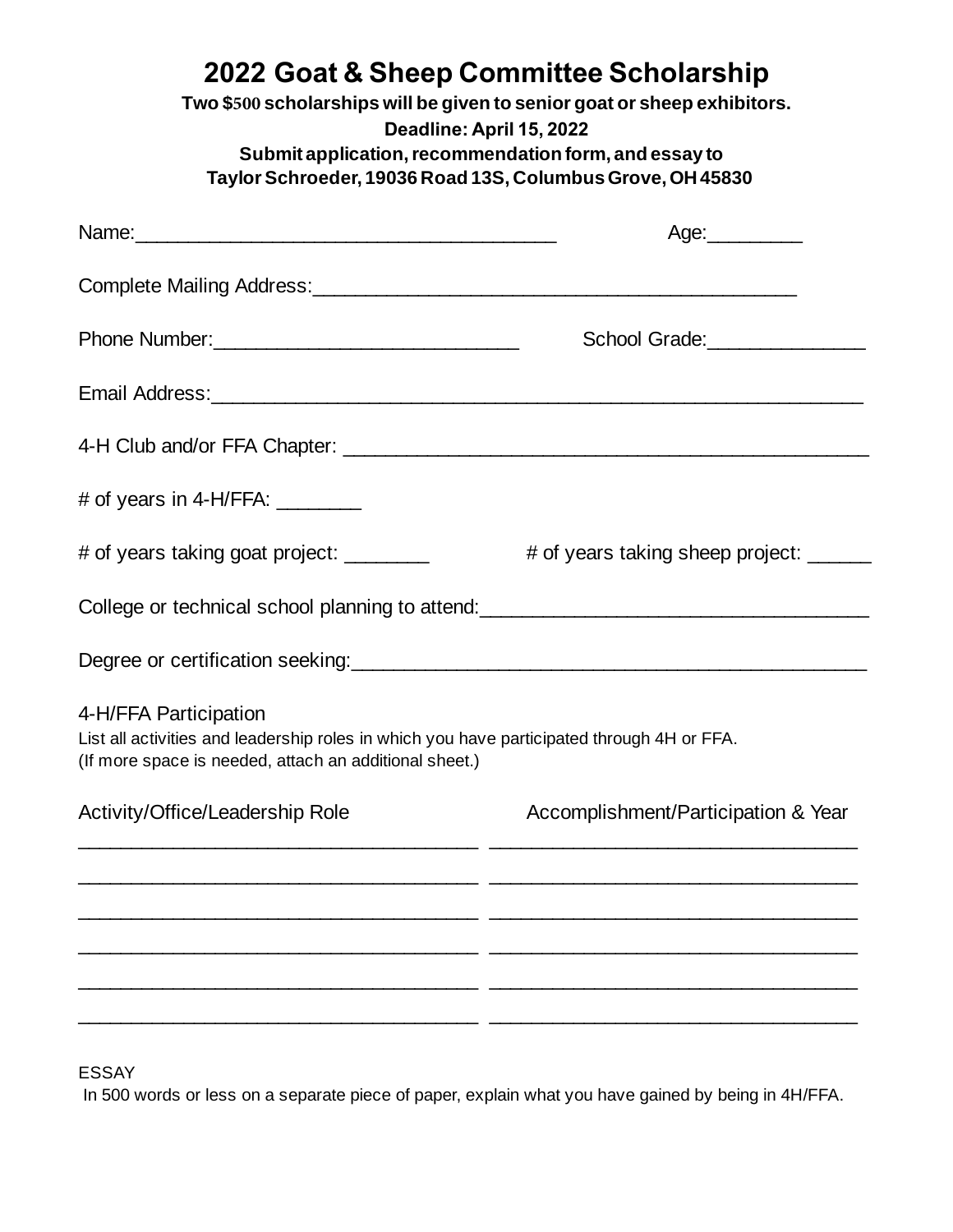# **Goat & Sheep Committee Scholarship**

#### **Award**

- In 2022, two \$500 non-renewable scholarships will be awarded. These scholarships are sponsored by the Putnam County Goat & Sheep Committee.
- Winner will be announced at the 2022 Putnam County Fair.

## **Qualifications**

- Must be a high school senior, graduating in spring 2022. Must be a goat or sheep exhibitor at the 2022 Putnam County Fair.
- Must be planning to attend a college, university, or trade school in the fall of 2022.
- To be awarded on the base of the student's character, values, service, and motivation, as well as involvement with the Putnam County 4H program.

#### **Timeline**

- Applications with essays are due April 15, 2022.
- Recipients will be announced at the 2022 Putnam County Fair.
- Monies will be awarded at the 2022 Putnam County Fair.

# **Application Procedure**

- Return completed application to Taylor Schroeder, 19036 Road 13S, Columbus Grove, OH 45830, by April 15, 2022
- Have Reference Form/Advisor Recommendation form completed and submitted to Taylor Schroeder by April 15, 2022.

# **Contact Information**

Taylor Schroeder 19036 Road 13S Columbus Grove, OH 45830 schroederandy10@gmail.com